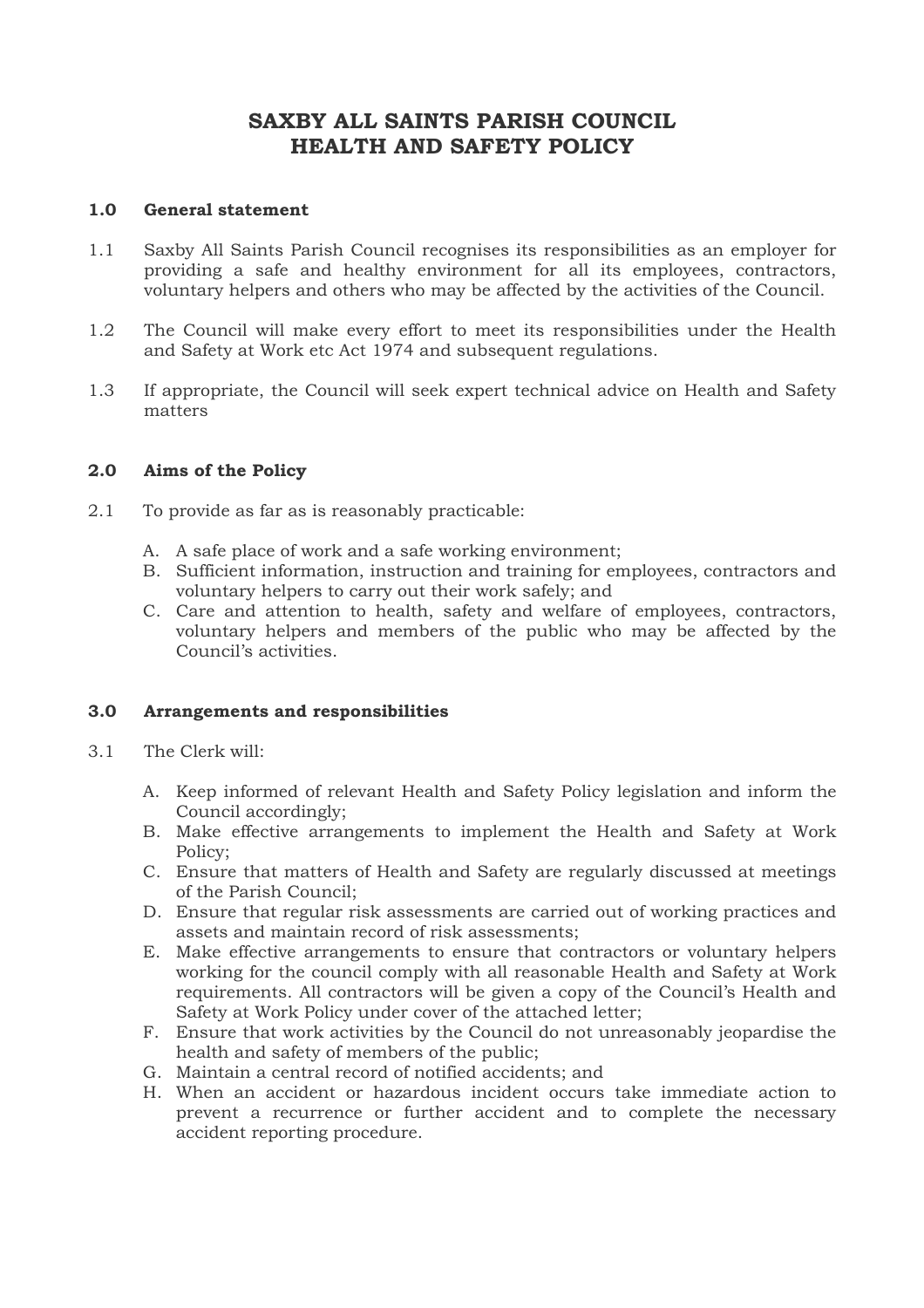- 3.2 All employees, contractors and voluntary helpers will:
	- A. Cooperate fully with the aims and requirements of the Health and Safety at Work Policy and comply with Codes of Practice or work instructions for Health and Safety;
	- B. Take reasonable care of their own Health and Safety, use appropriate personal protective clothing and, where appropriate, ensure the appropriate First Aid materials are available;
	- C. Take reasonable care for the Health and Safety of other people who may be affected by their activities;
	- D. Not intentionally interfere with or remove safety guards, safety devices or other equipment provided for Health and Safety;
	- E. Not misuse any plant, equipment, tools or materials so as to cause risks to Health and Safety;
	- F. Report any accidents or hazardous incidents to the Clerk.
- 3.1 The Council will:
	- A. Take seriously its Duty of Care to employees;
	- B. Ensure that appropriate levels of insurance are in place;
	- C. Carry out risk assessments as needed;
	- D. Ensure this policy is reviewed at least annually;

#### **4.0 General**

- 4.1 An accident or injury at work, however trivial it may appear at the time, must be reported to the Chairman of the Personnel Committee. Details of the accident should be recorded in the Accident Book held by the Clerk. In the event of an accident which requires First Aid treatment, assistance should be available from a First Aider (if available). If it is necessary to call an ambulance, dial 999 for the emergency services. On no account should you move anyone who appears to be seriously injured unless is it essential to do so for reasons of personal safety.
- 4.2 There is legislation covering the control of substances hazardous to health (COSHH) which requires that all substances used in the workplace must be assessed in order to identify the risk to health. Fortunately, in an office environment there are relatively few substances that might be hazardous to health but there are some such as photocopier toner, typing correction fluids and kitchen cleaning materials. Where appropriate these should be stored separately and safely.
- 4.3 All electrical equipment must be maintained to prevent danger. Electrical inspections are carried out and checked to comply with National Inspection Council for Electrical Installation Contractors (NICEIC) standards.
- 4.5 Lone members of staff should not arrange to meet unknown contacts except in public places. All members of staff should provide details to another person of where they are going, the purpose of the visit and their anticipated time of return. If there is any unexpected change to this, please telephone them if possible.
- 4.6 Aggressive Situations It is recognised that some employees may be subjected to aggression because of the jobs that they do. Situations resulting in verbal abuse or anti-social behaviour, as well as physical assault, must be reported to identify possible remedial action.